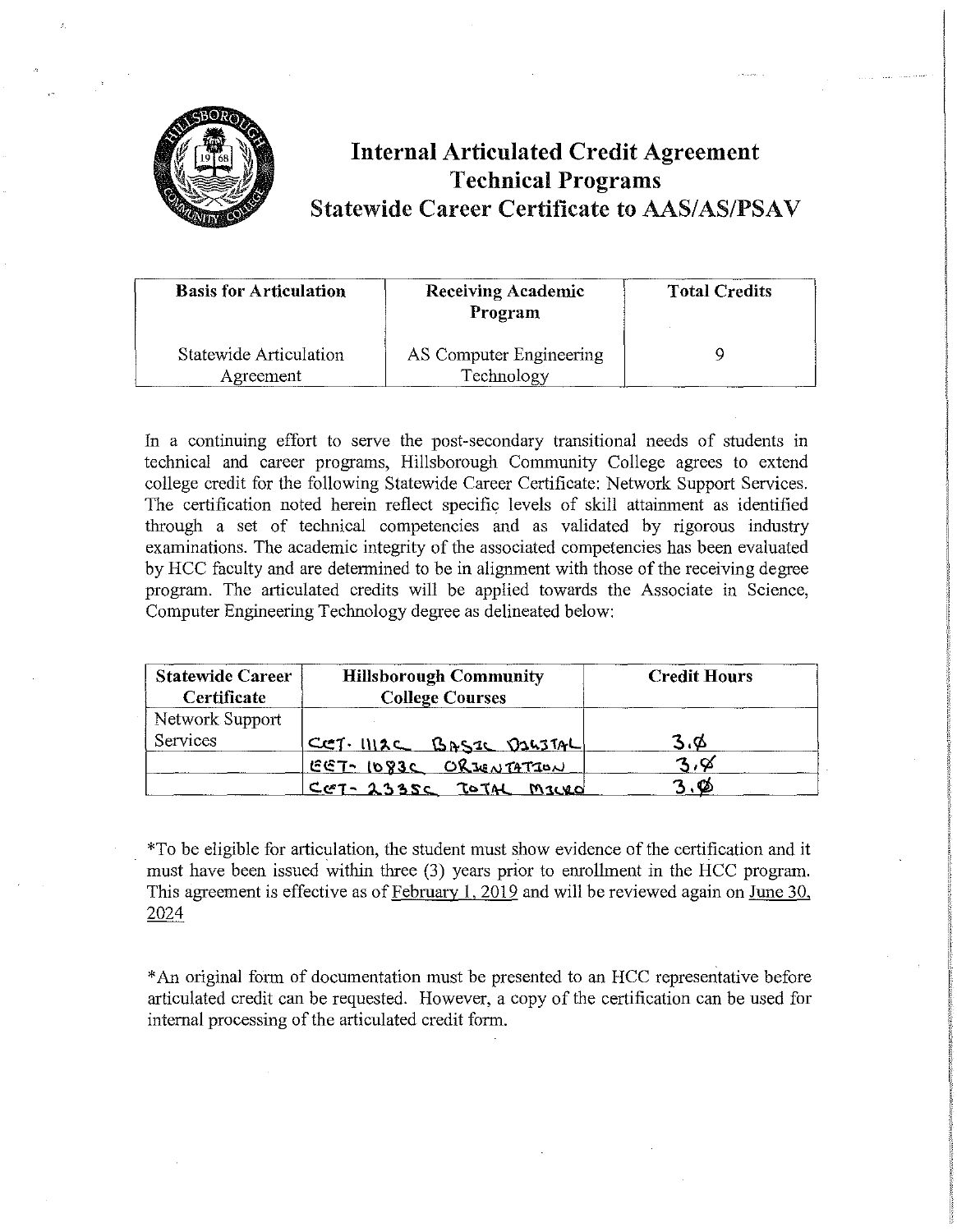# **HILLSBOROUGH COMMUNITY COLLEGE**

 $\Omega$ 

Tracy Barnes Department Chair, Computer Engineering Technology

 $Date: 4 - 18 - 2019$ 

4-18-2019<br><u>Franklich</u><br>Barry Hubbard

Dean

Date:  $4 - 18 - 19$ 

 $\frac{1}{\sqrt{1-\frac{1}{1-\frac{1}{1-\frac{1}{1-\frac{1}{1-\frac{1}{1-\frac{1}{1-\frac{1}{1-\frac{1}{1-\frac{1}{1-\frac{1}{1-\frac{1}{1-\frac{1}{1-\frac{1}{1-\frac{1}{1-\frac{1}{1-\frac{1}{1-\frac{1}{1-\frac{1}{1-\frac{1}{1-\frac{1}{1-\frac{1}{1-\frac{1}{1-\frac{1}{1-\frac{1}{1-\frac{1}{1-\frac{1}{1-\frac{1}{1-\frac{1}{1-\frac{1}{1-\frac{1}{1-\frac{1}{1-\frac{1}{1-\frac{1}{1-\frac{1}{1-\frac{1}{1-\$ 

Brian Mann Director, Associate in Science Programs

Date:  $4 - 29 - 19$ Kichard

Richard Senker Interim Vice President, Academic Affairs

Date:  $\frac{4}{29/19}$